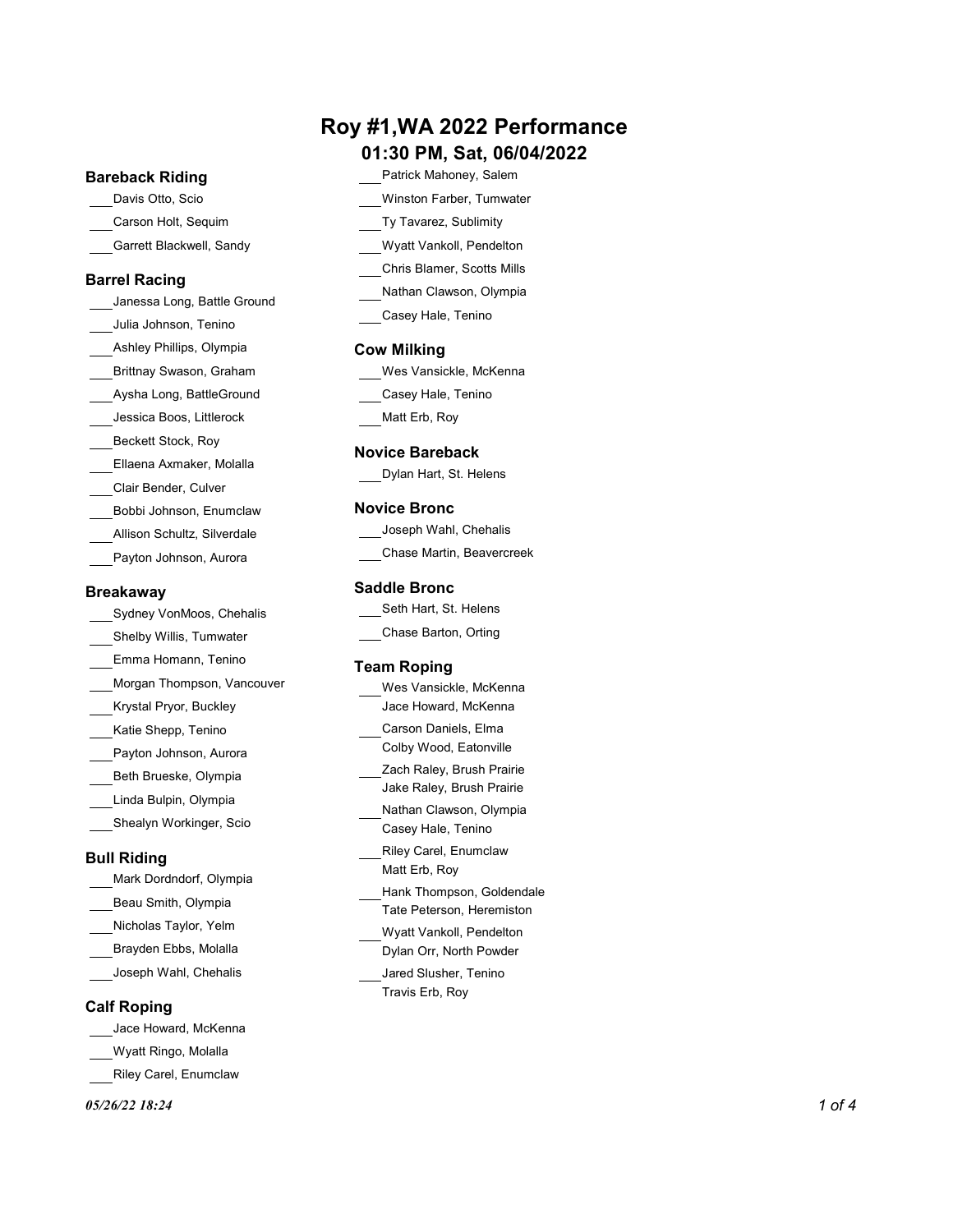## Roy #1,WA 2022 Slack 04:00 PM, Sat, 06/04/2022

#### Barrel Racing

Kelsy Heller, Warren

- Sidney Adams, Yakima
- McKinlie Desserault, Selah
- Kallie Trask, Scappose
- Ashley Price, Bordman
- Mikaya Miskar-Owens, Graham
- April Sansevere, Roy
- Sidney Woods, Roy

#### Breakaway

- Tawny Felton, Cathlamet
- Ashley Price, Bordman
- Shaylee Peters, Glenoma
- Madison Teeter, Chehalis
- Sidney Adams, Yakima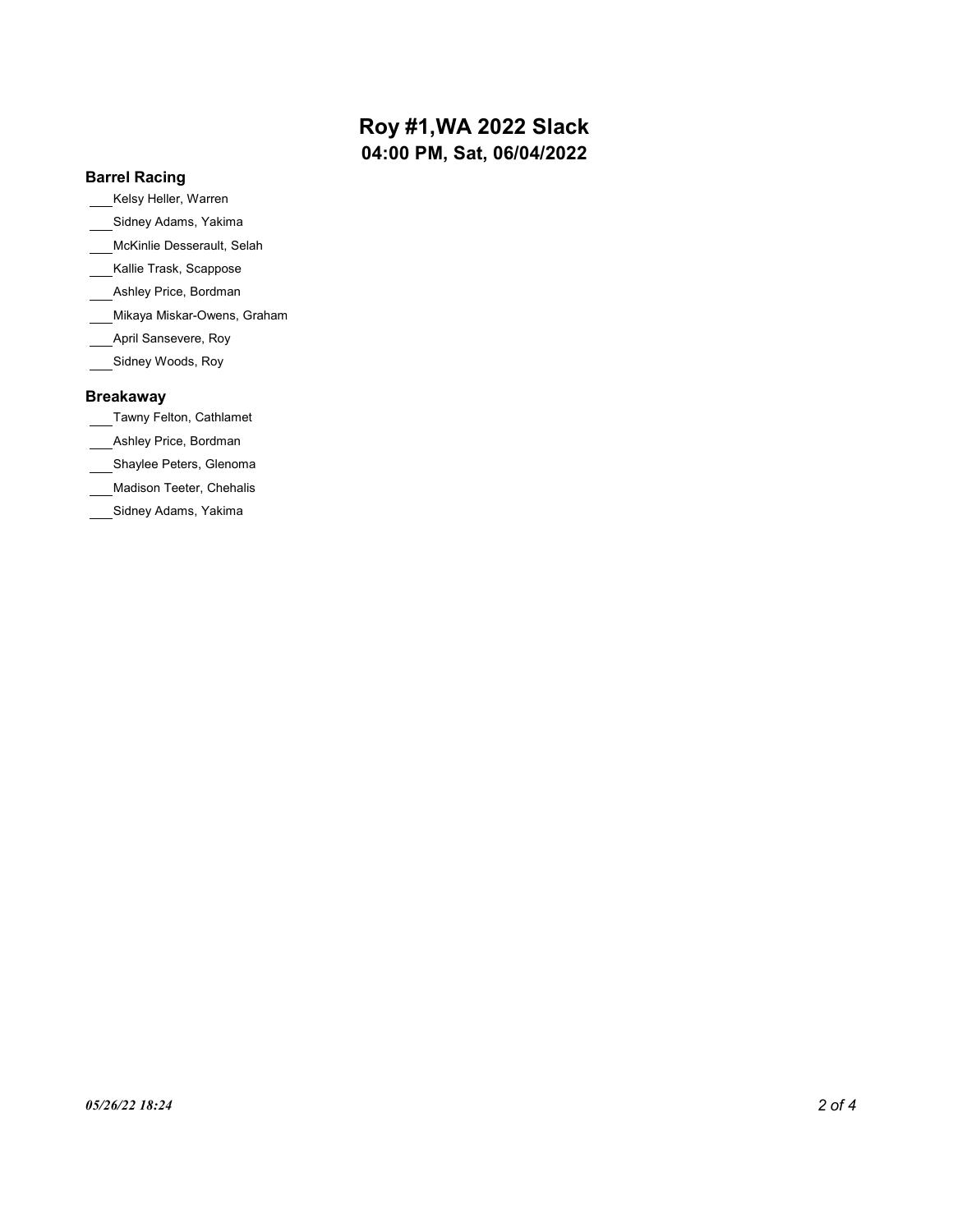## Roy #1,WA 2022 Slack 09:00 AM, Sun, 06/05/2022

#### Barrel Racing

Alecia Fox, Hermiston

CynthiaJoyce Matson, Graham

- Alexis Decker, Cinebar
- Jamie Sutter, Cinebar
- Frances Fancher, Eagle Creek

#### Breakaway

Camber White, Hayden

Sara Overton, Ellensburg

Bonni Johnson, Tenino

Frances Fancher, Eagle Creek

Courtney Wolff, Auburn

Alexis Decker, Cinebar

Teaka Dahlstrom, Tenino

#### Calf Roping

- Justin Reno, Springfield
- Hayzen Hoffman, Chehalis
- Hunter McLeane, Enumclaw
- \_\_Cauy Wood, Eatonville
- Trey Recanzone, Ellensburg
- BoDee Foster, Hermiston
- Brock Arntson, Tualatin
- Joe Hoffman, Chehalis